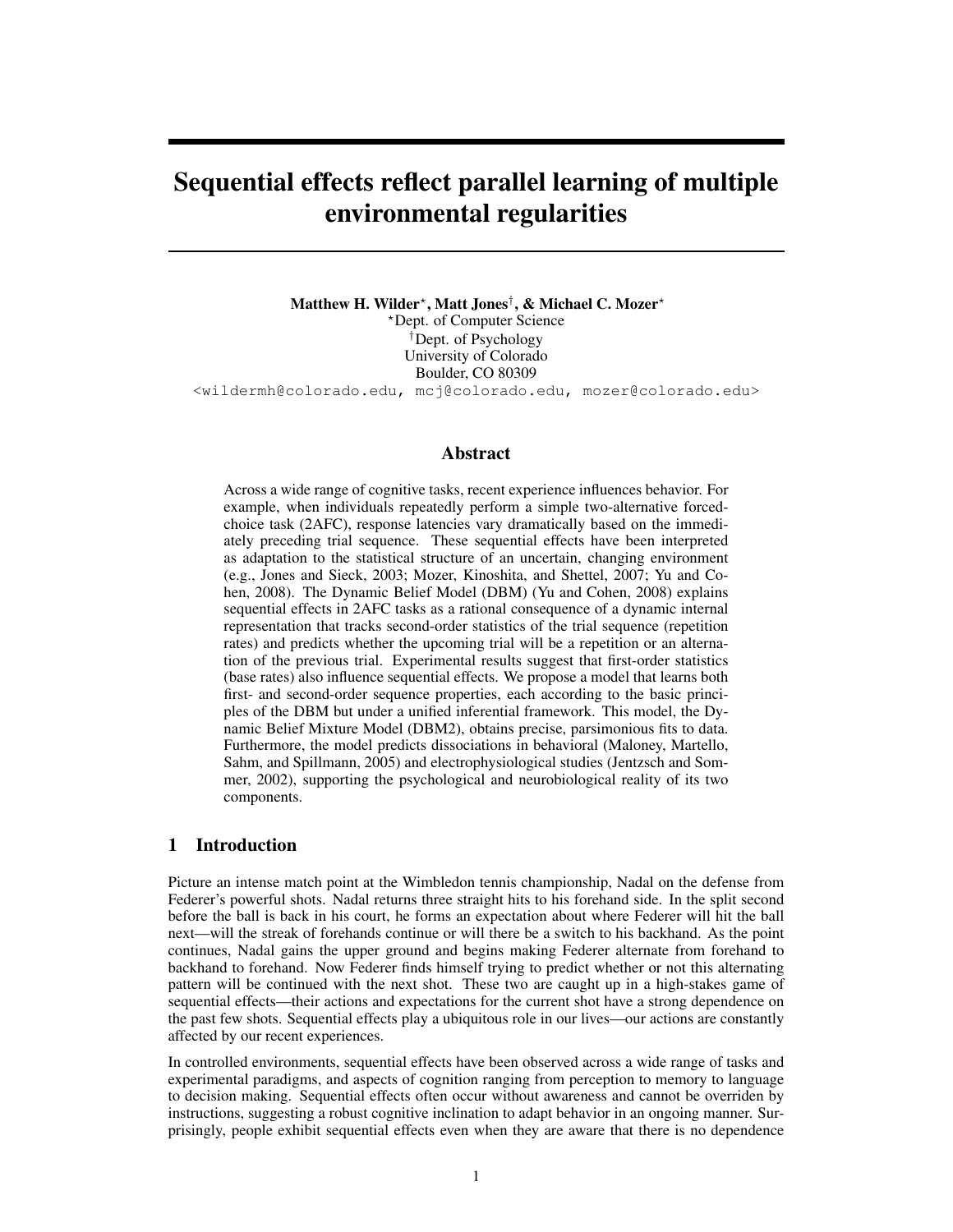

Figure 1: (a) DBM fit to the behavioral data from Cho et al. (2002). Predictions within each of the four groups are monotonically increasing or decreasing. Thus the model is unable to account for the two circled relationships. This fit accounts for 95.8% of the variance in the data.  $(p_0 = \text{Beta}(2.6155, 2.4547), \alpha =$ 0.4899) (b) The fit to the same data obtained from DBM2 in which probability estimates are derived from both first-order and second-order trial statistics. 99.2% of the data variance is explained by this fit. ( $\alpha = 0.3427$ ,  $w = 0.4763$ 

structure to the environment. Progress toward understanding the intricate complexities of sequential effects will no doubt provide important insights into the ways in which individuals adapt to their environment and make predictions about future outcomes.

One classic domain where reliable sequential effects have been observed is in *two-alternative forcedchoice* (*2AFC*) tasks (e.g, Jentzsch and Sommer, 2002; Hale, 1967; Soetens et al., 1985; Cho et al., 2002). In this type of task, participants are shown one of two different stimuli, which we denote as X and Y, and are instructed to respond as quickly as possible by mapping the stimulus to a corresponding response, say pressing the left button for X and the right button for Y. Response time (RT) is recorded, and the task is repeated several hundred or thousand times. To measure sequential effects, the RT is conditioned on the recent trial history. (In 2AFC tasks, stimuli and responses are confounded; as a result, it is common to refer to the 'trial' instead of the 'stimulus' or 'response'. In this paper, 'trial' will be synonymous with the stimulus-response pair.) Consider a sequence such as  $XYYXX$ , where the rightmost symbol is the current trial  $(X)$ , and the symbols to the left are successively earlier trials. Such a four-back trial history can be represented in a manner that focuses not on the trial identities, but on whether trials are repeated or alternated. With  $R$  and  $A$  denoting repetitions and alternations, respectively, the trial sequence  $XYYXX$  can be encoded as  $ARAR$ . Note that this R/A encoding collapses across isomorphic sequences  $XYYXX$  and  $YXXYY$ .

The small blue circles in Figure 1a show the RTs from Cho et al. (2002) conditioned on the recent trial history. Along the abscissa in Figure 1a are all four-back sequence histories ordered according to the R/A encoding. The left half of the graph represents cases where the current trial is a repetition of the previous, and the right half represents cases where the current trial is an alternation. The general pattern we see in the data is a triangular shape that can be understood by comparing the two extreme points on each half, RRRR vs. AAAR and RRRA vs. AAAA. It seems logical that the response to the current trial in RRRR will be significantly faster than in  $A A A R (RT_{RRRR} <$  $RT_{AAAR}$ ) because in the  $RRRR$  case, the current trial matches the expectation built up over the past few trials whereas in the AAAR case, the current trial violates the expectation of an alternation. The same argument applies to RRRA vs. AAAA, leading to the intuition that  $RT_{RRRA} > RT_{AAAA}$ . The trial histories are ordered along the abscissa so that the left half is monotonically increasing and the right half is monotonically decreasing following the same line of intuition, i.e., many recent repetitions to many recent alternations.

### 2 Toward A Rational Model Of Sequential Effects

Many models have been proposed to capture sequential effects, including Estes (1950), Anderson (1960), Laming (1969), and Cho et al. (2002). Other models have interpreted sequential effects as adaptation to the statistical structure of a dynamic environment (e.g., Jones and Sieck, 2003; Mozer, Kinoshita, and Shettel, 2007). In this same vein, Yu and Cohen (2008) recently suggested a rational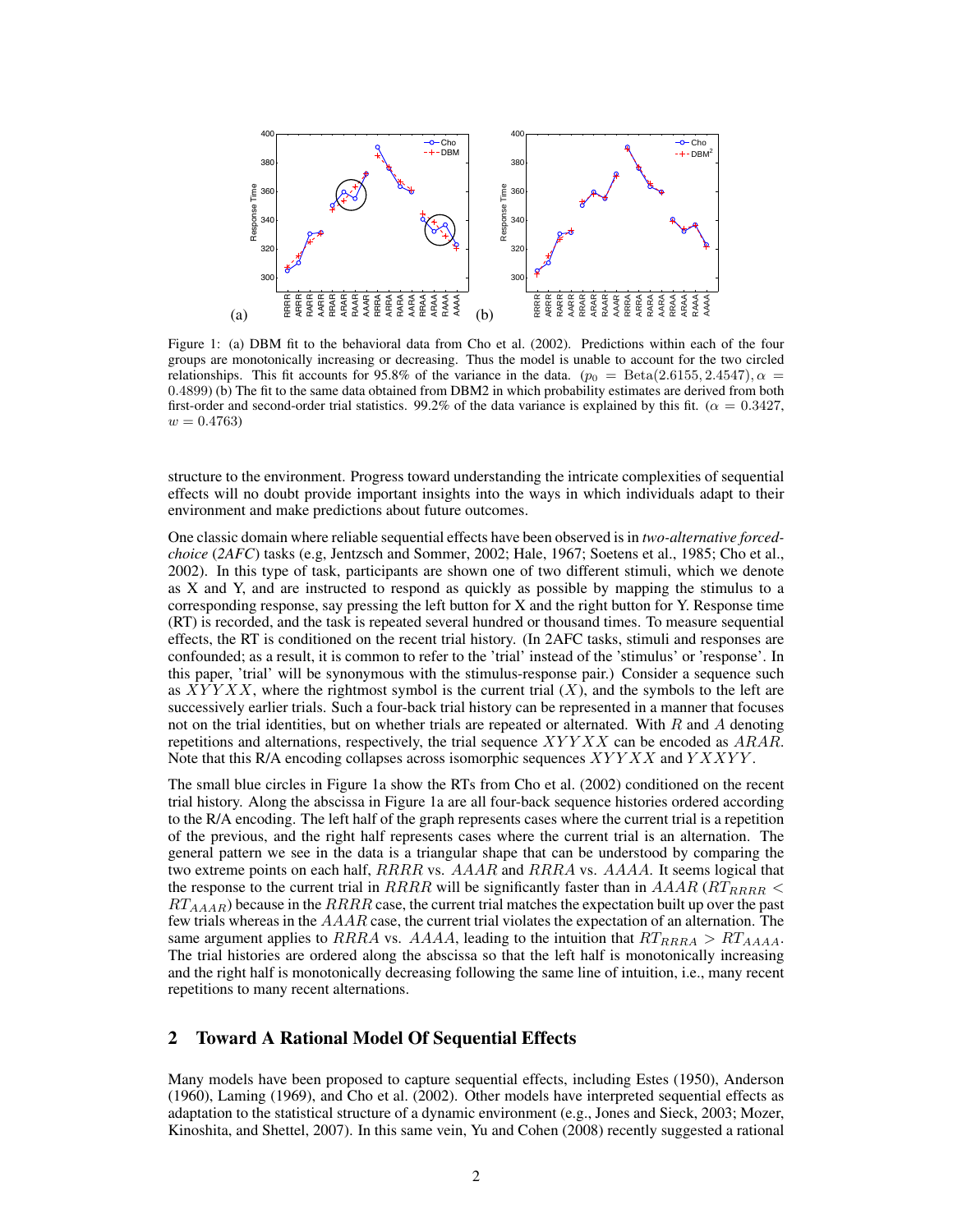

Figure 2: Three graphical models that capture sequential dependencies. (a) Dynamic Belief Model (DBM) of Yu and Cohen (2008). (b) A reformulation of DBM in which the output variable,  $S_t$ , is the actual stimulus identity instead of the repetition/alternation representation used in DBM. (c) Our proposed Dynamic Belief Mixture Model (DBM2). Models are explained in more detail in the text.

explanation for sequential effects such as those observed in Cho et al. (2002). According to their *Dynamic Belief Model* (*DBM*), individuals estimate the statistics of a nonstationary environment. The key contribution of this work is that it provides a rational justification for sequential effects that have been previously viewed as resulting from low-level brain mechanisms such as residual neural activation.

DBM describes performance in 2AFC tasks as Bayesian inference over whether the next trial in the sequence will be a repetition or an alternation of the previous trial, conditioned on the trial history. If  $R_t$  is the Bernoulli random variable that denotes whether trial t is a repetition ( $R_t = 1$ ) or alternation  $(R_t = 0)$  of the previous trial, DBM determines  $P(R_t | \vec{R}_{t-1})$ , where  $\vec{R}_{t-1}$  denotes the trial sequence preceding trial t, i.e.,  $\vec{R}_{t-1} = (R_1, R_2, ..., R_{t-1}).$ 

DBM assumes a generative model, shown in Figure 2a, in which  $R_t = 1$  with probability  $\gamma_t$  and  $R_t = 0$  with probability  $1-\gamma_t$ . The random variable  $\gamma_t$  describes a characteristic of the environment. According to the generative model, the environment is nonstationary and  $\gamma_t$  can either retain the same value as on trial  $t - 1$  or it can change. Specifically,  $C_t$  denotes whether the environment has changed between  $t - 1$  and  $t$  ( $C_t = 1$ ) or not ( $C_t = 0$ ).  $C_t$  is a Bernoulli random variable with success probability  $\alpha$ . If the environment does not change,  $\gamma_t = \gamma_{t-1}$ . If the environment changes,  $\gamma_t$  is drawn from a prior distribution, which we refer to as the *reset prior* denoted by  $p_0(\gamma) \sim Beta(a, b).$ 

Before each trial  $t$  of a 2AFC task, DBM computes the probability of the upcoming stimulus conditioned on the trial history. The model assumes that the perceptual and motor system is tuned based on this expectation, so that RT will be a linearly decreasing function of the probability assigned to the event that actually occurs, i.e. of  $P(R_t = R|\vec{R}_{t-1})$  on repetition trials and of  $P(R_t = A|\vec{R}_{t-1})$  $= 1 - P(R_t = R | \vec{R}_{t-1})$  on alternation trials.

The red plusses in Figure 1 show DBM's fit to the data from Cho et al. (2002). DBM has five free parameters that were optimized to fit the data. The parameters are: the change probability,  $\alpha$ ; the imaginary counts of the reset prior,  $\alpha$  and  $\beta$ ; and two additional parameters to map model probabilities to RTs via an affine transform.

#### 2.1 Intuiting DBM predictions

Another contribution of Yu and Cohen (2008) is the mathematical demonstration that DBM is approximately equivalent to an exponential filter over trial histories. That is, the probability that the current stimulus is a repetition is a weighted sum of past observations, with repetitions being scored as 1 and alternations as 0, and with weights decaying exponentially as a function of lag. The exponential filter gives insight into how DBM probabilities will vary as a function of trial history. Consider two 4-back trial histories: an alternation followed by two repetitions  $(ARR-)$  and two alternations followed by a repetition  $(AAR-)$ , where the – indicates that the current trial type is unknown. An exponential filter predicts that  $ARR-$  will always create a stronger expectation for an R on the current trial than  $AAR-$  will, because the former includes an additional past repetition. Thus, if the current trial is in fact a repetition, the model predicts a faster RT for  $ARR-$  compared to  $AAR-$  (i.e.,  $RT_{ARR} < RT_{AARR}$ ). Conversely, if the current trial is an alternation, the model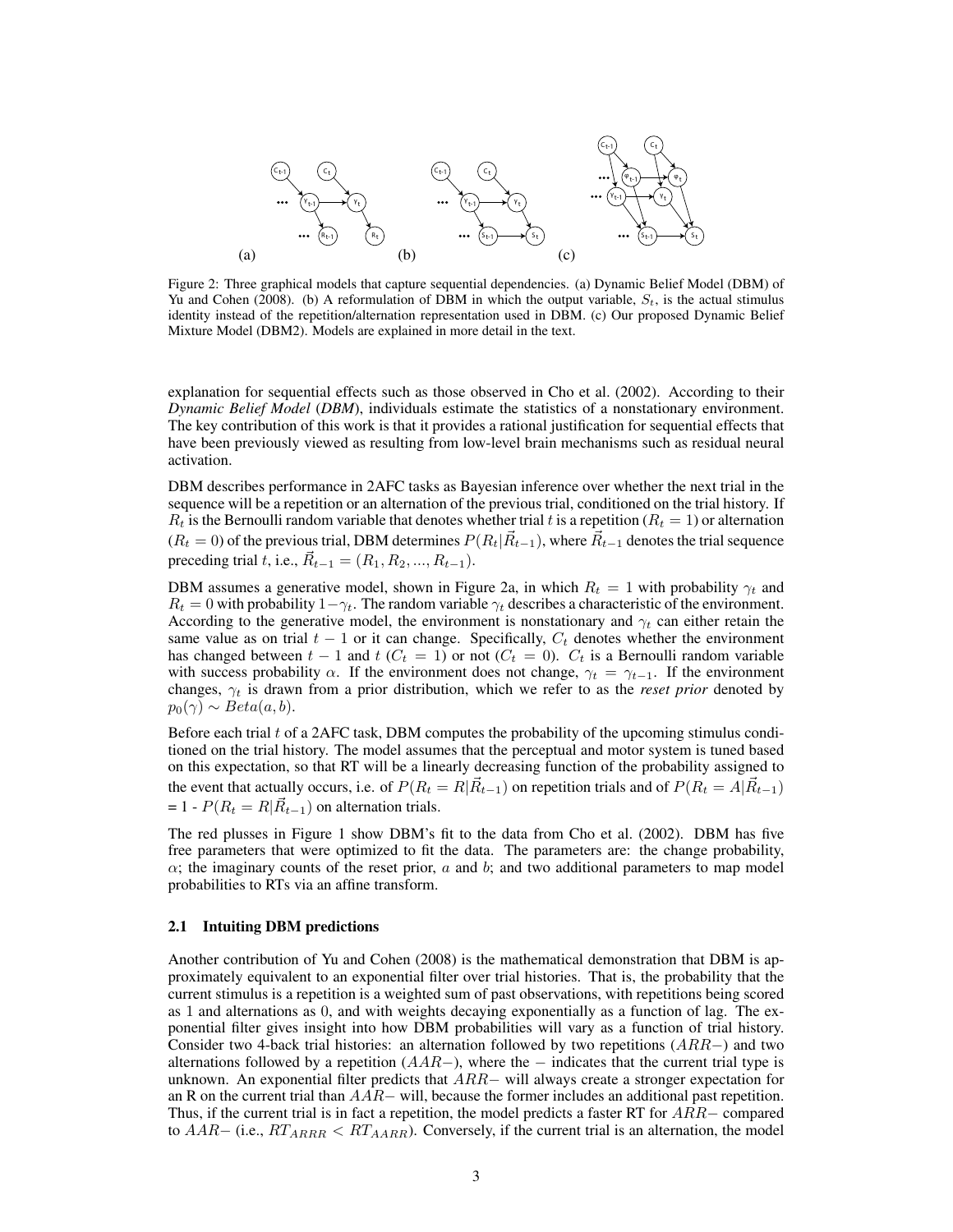predicts  $RT_{ARRA}$  >  $RT_{AARA}$ . Similarly, if two sequences with the same number of Rs and As are compared, for example RAR– and ARR–, the model predicts  $RT_{RARR} > RT_{ARR}$  and  $RT_{RARA} < RT_{ARRA}$  because more recent trials have a stronger influence.

Comparing the exponential filter predictions for adjacent sequences in Figure 1 yields the expectation that the RTs will be monotonically increasing in the left two groups of four and monotonically decreasing in the two right groups. The data are divided into groups of 4 because the relationships between histories like  $AARR$  and  $RRAR$  depend on the specific parameters of the exponential filter, which determine whether one recent A will outweigh two earlier As. It is clear in Figure 1 that the DBM predictions follow this pattern.

#### 2.2 what's missing in DBM

DBM offers an impressive fit to the overall pattern of the behavioral data. Circled in Figure 1, however, we see two significant pairs of sequence histories for which the monotonicity prediction does not hold. These are reliable aspects of the data and are not measurement error. Consider the circle on the left, in which  $RT_{ARAR} > RT_{RAAR}$  for the human data. Because DBM functions approximately as an exponential filter, and the repetition in the trial history is more recent for ARAR than for RAAR, DBM predicts  $RT_{ARAR} < RT_{RAAR}$ . An exponential filter, and thus DBM, is unable to account for this deviation in the data.

To understand this mismatch, we consider an alternative representation of the trial history: the firstorder sequence, i.e., the sequence of actual stimulus values. The two  $R/A$  sequences  $ARAR$  and  $RAAR$  correspond to stimulus sequences  $XYYXX$  and  $XXYXX$ . If we consider an exponential filter on the actual stimulus sequence, we obtain the opposite prediction from that of DBM:  $RT_{XYYXX} > RT_{XXYXX}$  because there are more recent occurrences of X in the latter sequence. The other circled data in Figure 1a correspond to an analogous situation. Again, DBM also makes a prediction inconsistent with the data, that  $RT_{ARAA} > RT_{RAAA}$ , whereas an exponential filter on stimulus values predicts the opposite outcome— $RT_{XYYXY} < RT_{XXYXY}$ . Of course this analysis leads to predictions for other pairs of points where DBM is consistent with the data and a stimulus based exponential filter is inconsistent. Nevertheless, the variations in the data suggest that more importance should be given to the actual stimulus values.

In general, we can divide the sequential effects observed in the data into two classes: first- and second-order effects. First-order sequential effects result from the priming of specific stimulus or response values. We refer to this as a first-order effect because it depends only on the stimulus values rather than a higher-order representation such as the repetition/alternation nature of a trial. These effects correspond to the estimation of the baserate of each stimulus or response value. They are observed in a wide range of experimental paradigms and are referred to as stimulus priming or response priming. The effects captured by DBM, i.e. the triangular pattern in RT data, can be thought of as a second-order effect because it reflects learning of the correlation structure between the current trial and the previous trial. In second-order effects, the actual stimulus value is irrelevant and all that matters is whether the stimulus was a repetition of the previous trial. As DBM proposes, these effects essentially arise from an attempt to estimate the repetition rate of the sequence.

DBM naturally produces second-order sequential effects because it abstracts over the stimulus level of description: observations in the model are R and A instead of the actual stimuli X and Y. Because of this abstraction, DBM is inherently unable to exhibit first-order effects. To gain an understanding of how first-order effects could be integrated into this type of Bayesian framework, we reformulate the DBM architecture. Figure 2b shows an equivalent depiction of DBM in which the generative process on trial t produces the actual stimulus value, denoted  $S_t$ .  $S_t$  is conditioned on both the repetition probability,  $\gamma_t$ , and the previous stimulus value,  $S_{t-1}$ . Under this formulation,  $S_t = S_{t-1}$ with probability  $\gamma_t$ , and  $S_t$  equals the opposite of  $S_{t-1}$  (i.e., XY or YX) with probability  $1 - \gamma_t$ .

An additional benefit of this reformulated architecture is that it can represent first-order effects if we switch the meaning of  $\gamma$ . In particular, we can treat  $\gamma$  as the probability of the stimulus taking on a specific value (X or Y) instead of the probability of a repetition.  $S_t$  is then simply a draw from a Bernoulli process with rate  $\gamma$ . Note that for modeling a first-order effect with this architecture, the conditional dependence of  $S_t$  on  $S_{t-1}$  becomes unnecessary. The nonstationarity of the environment, as represented by the change variable  $C$ , behaves in the same way regardless of whether we use the model to represent first- or second-order structure.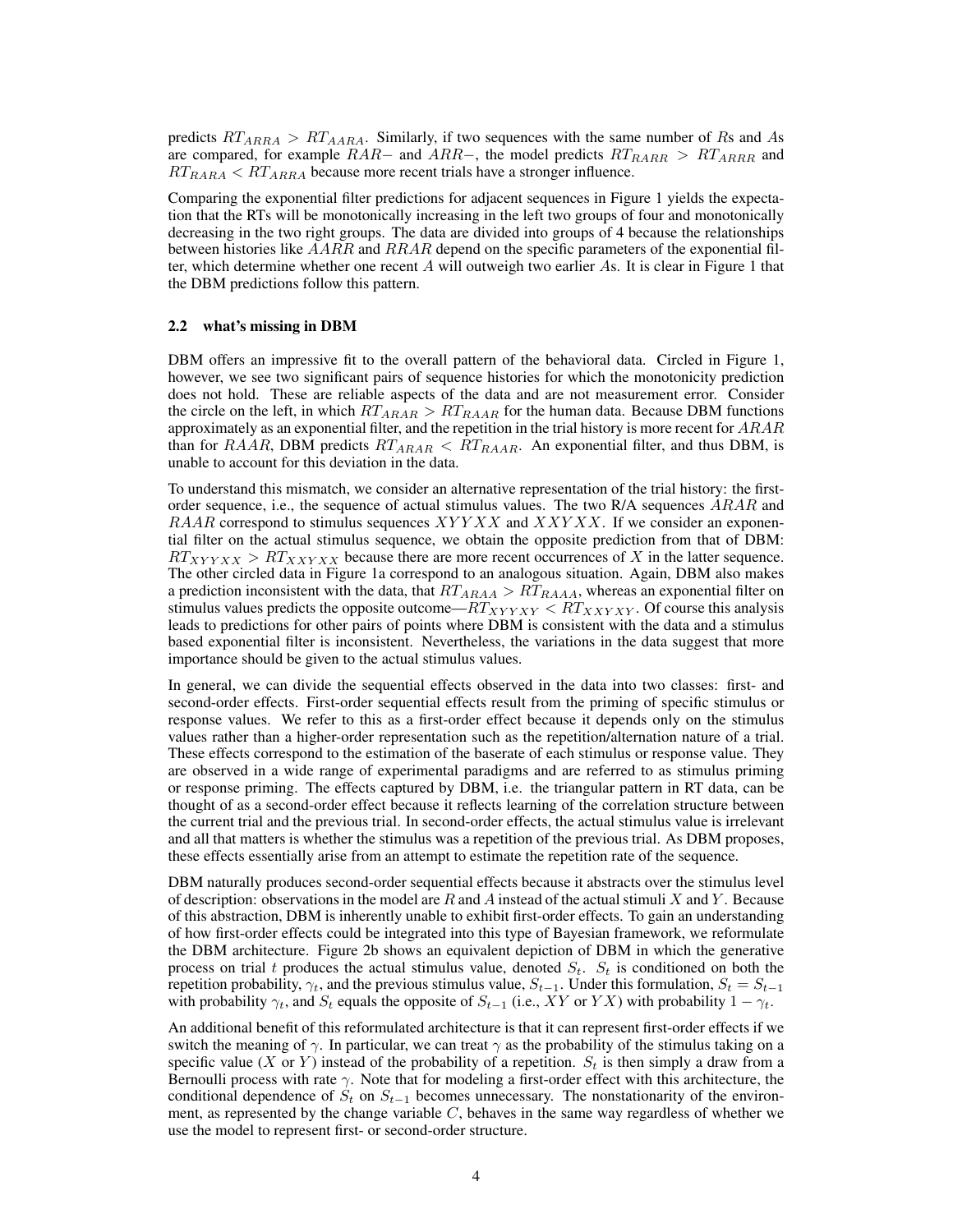#### 3 Dynamic Belief Mixture Model

The complex contributions of first- and second-order effects to the full pattern of observed sequential effects suggest the need for a model with more explanatory power than DBM. It seems clear that individuals are performing a more sophisticated inference about the statistics of the environment than proposed by DBM. We have shown that the DBM architecture can be reformulated to generate first-order effects by having it infer the baserate instead of the repetition rate of the sequence, but the empirical data suggest both mechanisms are present simultaneously. Thus the challenge is to merge these two effects into one model that performs joint inference over both environmental statistics.

Here we propose a Bayesian model that captures both first- and second-order effects, building on the basic principles of DBM. According to this new model, which we call the Dynamic Belief Mixture Model (DBM2), the learner assumes that the stimulus on a given trial is probabilistically affected by two factors: the random variable  $\phi$ , which represents the sequence baserate, and the random variable  $\gamma$ , which represents the repetition rate. The combination of these two factors is governed by a mixture weight w that represents the relative weight of the  $\phi$  component. As in DBM, the environment is assumed to be nonstationary, meaning that on each trial, with probability  $\alpha$ ,  $\phi$  and  $\gamma$ are jointly resampled from the reset prior,  $p_0(\phi, \gamma)$ , which is uniform over  $[0, 1]^2$ . Figure 2c shows the graphical architecture for this model. This architecture is an extension of our reformulation of the DBM architecture in Figure 2b. Importantly, the observed variable,  $S$ , is the actual stimulus value instead of the repetition/alternation representation used in DBM. This architecture allows for explicit representation of the baserate, through the direct influence of  $\phi_t$  on the physical stimulus value  $S_t$ , as well as representation of the repetition rate through the joint influence of  $\gamma_t$  and the previous stimulus  $S_{t-1}$  on  $S_t$ . Formally, we express the probability of  $S_t$  given  $\phi$ ,  $\gamma$ , and  $S_{t-1}$  as shown in Equation 1.

$$
P(S_t = X | \phi_t, \gamma_t, S_{t-1} = X) = w\phi_t + (1 - w)\gamma_t P(S_t = X | \phi_t, \gamma_t, S_{t-1} = Y) = w\phi_t + (1 - w)(1 - \gamma_t)
$$
\n(1)

DBM2 operates by maintaining the iterative prior over  $\phi$  and  $\gamma$ ,  $p(\phi_t, \gamma_t | \vec{S}_{t-1})$ . After each observation, the joint posterior,  $p(\phi_t, \gamma_t | \vec{S}_t)$ , is computed using Bayes' Rule from the iterative prior and the likelihood of the most recent observation, as shown in Equation 2.

$$
p(\phi_t, \gamma_t | \vec{S}_t) \propto P(S_t | \phi_t, \gamma_t, S_{t-1}) p(\phi_t, \gamma_t | \vec{S}_{t-1}).
$$
\n(2)

The iterative prior for the next trial is then a mixture of the posterior from the current trial, weighted by  $1 - \alpha$ , and the reset prior, weighted by  $\alpha$  (the probability of change in  $\phi$  and  $\gamma$ ).

$$
p(\phi_{t+1}, \gamma_{t+1}|\vec{S}_t) = (1 - \alpha)p(\phi_t, \gamma_t|\vec{S}_t) + \alpha p_0(\phi_{t+1}, \gamma_{t+1}).
$$
\n(3)

The model generates predictions,  $P(S_t|\vec{S}_{t-1})$ , by integrating Equation 1 over the iterative prior on  $\phi_t$  and  $\gamma_t$ . In our simulations, we maintain a discrete approximation to the continuous joint iterative prior with the interval [0,1] divided into 100 equally spaced sections. Expectations are computed by summing over the discrete probability mass function.

Figure 1b shows that DBM2 provides an excellent fit to the Cho et al. data, explaining the combination of both first- and second-order effects. To account for the overall advantage of repetition trials over alternation trials in the data, a repetition bias had to be built into the reset prior in DBM. In DBM2, the first-order component naturally introduces an advantage for repetition trials. This occurs because the estimate of  $\phi_t$  is shifted toward the value of the previous stimulus,  $S_{t-1}$ , thus leading to a greater expectation that the same value will appear on the current trial. This fact eliminates the need for a nonuniform reset prior in DBM2. We use a uniform reset prior in all DBM2 simulations, thus allowing the model to operate with only four free parameters:  $\alpha$ , w, and the two parameters for the affine transform from model probabilities to RTs.

The nonuniform reset prior in DBM allows it to be biased either for repetition or alternation. This flexibility is important in a model, because different experiments show different biases, and the biases are difficult to predict. For example, the Jentzsch and Sommer experiment showed little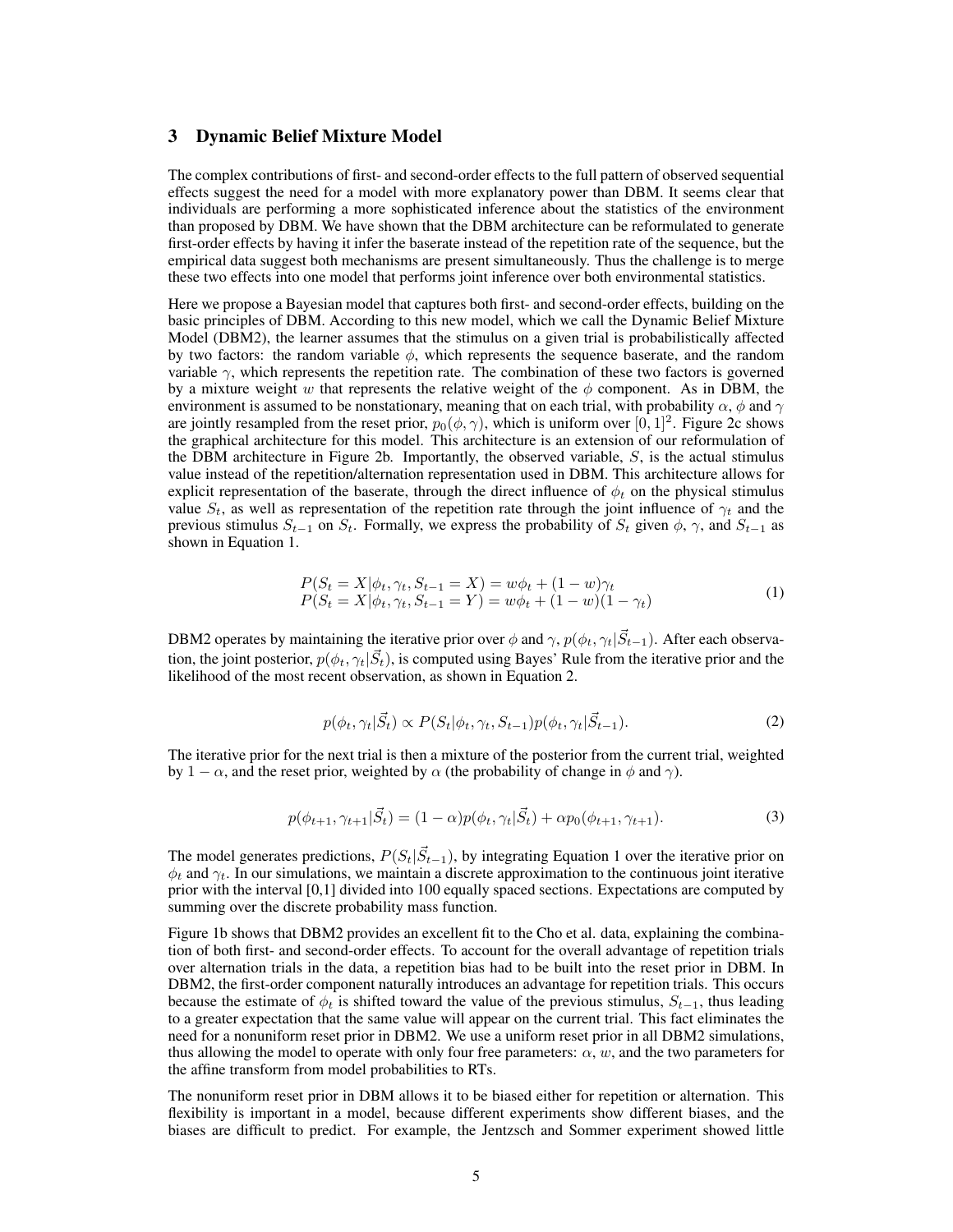

Figure 3: DBM2 fits for the behavioral data from (a) Jentzsch and Sommer (2002) Experiment 1 which accounts for 96.5% of the data variance ( $\alpha = 0.2828$ ,  $w = 0.3950$ ) and (b) Maloney et al. (2005) Experiment 1 which accounts for 97.7% of the data variance. ( $\alpha = 0.0283, w = 0.3591$ )

bias, but a replication we performed—with the same stimuli and same responses—obtained a strong alternation bias. It is our hunch that the bias should not be cast as part of the computational theory (specifically, the prior); rather, the bias reflects attentional and perceptual mechanisms at play, which can introduce varying degrees of an alternation bias. Specifically, four classic effects have been reported in the literature that make it difficult for individuals to process the same stimulus two times in a row at a short lag: attentional blink Raymond et al. (1992), inhibition of return Posner and Cohen (1984), repetition blindness Kanwisher (1987), and the Ranschburg effect Jahnke (1969). For example, with repetition blindness, processing of an item is impaired if it occurs within 500 ms of another instance of the same item in a rapid serial stream; this condition is often satisfied with 2AFC. In support of our view that fast-acting secondary mechanisms are at play in 2AFC, Jentzsch and Sommer (Experiment 2) found that using a very short lag between each response and the next stimulus modulated sequential effects in a difficult-to-interpret manner. Explaining this finding via a rational theory would be challenging. To allow for various patterns of bias across experiments, we introduced an additional parameter to our model, an offset specifically for repetition trials, which can serve as a means of removing the influence of the effects listed above. This parameter plays much the same role as DBM's priors. Although it is not as elegant, we believe it is more correct, because the bias should be considered as part of the neural implementation, not the computational theory.

## 4 Other Tests of DBM2

With its ability to represent both first- and second-order effects, DBM2 offers a robust model for a range of sequential effects. In Figure 3a, we see that DBM2 provides a close fit to the data from Experiment 1 of Jentzsch and Sommer (2002). The general design of this 2AFC task is similar to the design in Cho et al. (2002) though some details vary. Notably we see a slight advantage on alternation trials, as opposed to the repetition bias seen in Cho et al.

Surprisingly, DBM2 is able to account for the sequential effects in other binary decision tasks that do not fit into the 2AFC paradigm. In Experiment 1 of Maloney et al. (2005), subjects observed a rotation of two points on a circle and reported whether the direction of rotation was positive (clockwise) or negative (counterclockwise). The stimuli were constructed so that the direction of motion was ambiguous, but a particular variable related to the angle of motion could be manipulated to make subjects more likely to perceive one direction or the other. Psychophysical techniques were used to estimate the Point of Subjective Indifference (PSI), the angle at which the observer was equally likely to make either response. PSI measures the subject's bias toward perceiving a positive as opposed to a negative rotation. Maloney et. al. found that this bias in perceiving rotation was influenced by the recent trial history. Figure 3b shows the data for this experiment rearranged to be consistent with the R/A orderings used elsewhere (the sequences on the abscissa show the physical stimulus values, ending with Trial  $t - 1$ ). The bias, conditioned on the 4-back trial history, follows a similar pattern to that seen with RTs in Cho et al. (2002) and Jentzsch and Sommer (2002).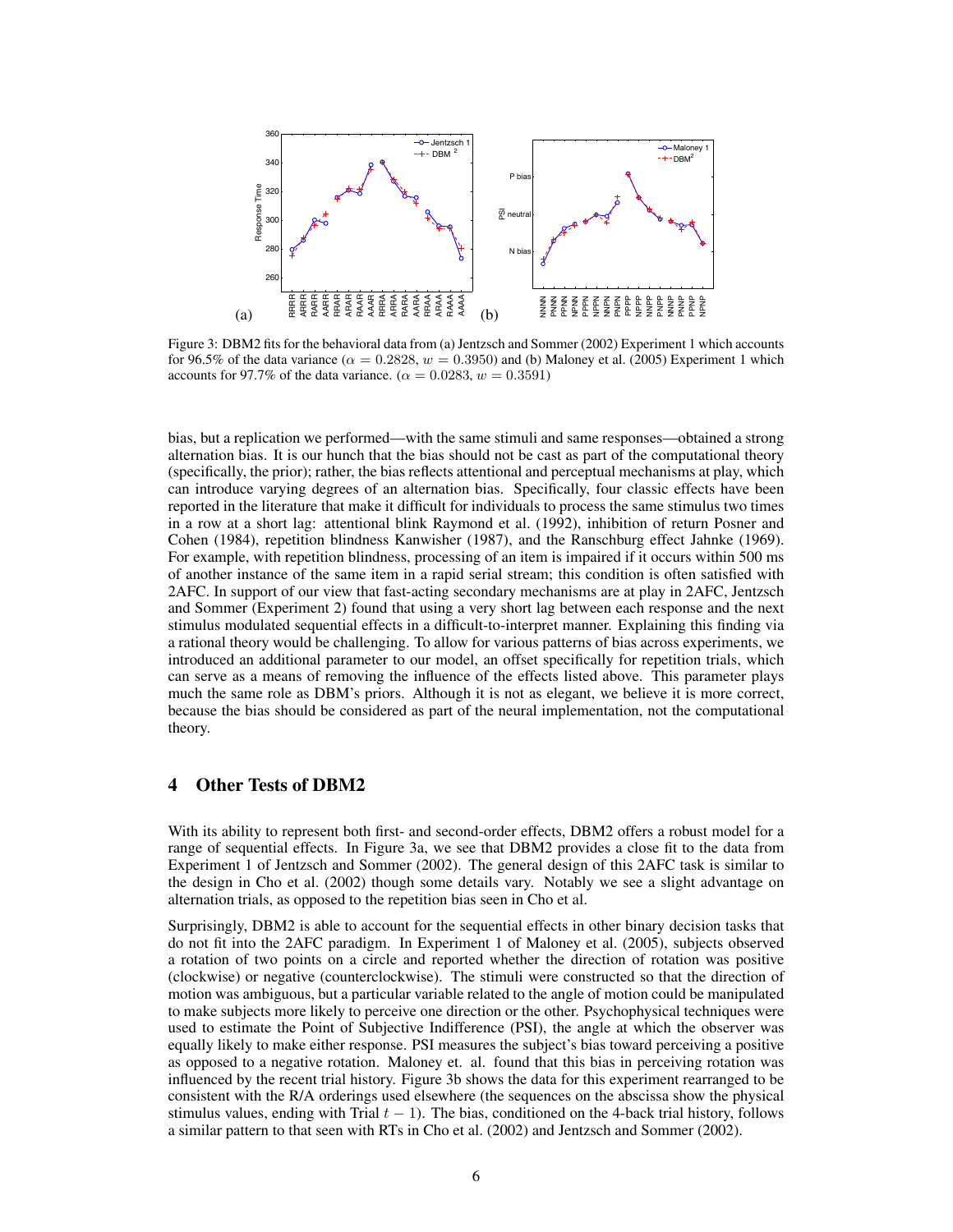|                  | Ch <sub>o</sub> | Jentzsch 1 | Maloney 1 |
|------------------|-----------------|------------|-----------|
| <b>DBM</b>       | 95.8            | 95.5       | 96. I     |
| DBM <sub>2</sub> | 99.2            | 96.5       | Q7. T     |

Table 1: A comparison between the % of data variance explained by DBM and DBM2.

In modeling Experiment 1, we assumed that PSI reflects the subject's probabilistic expectation about the upcoming stimulus. Before each trial, we computed the model's probability that the next stimulus would be P, and then converted this probability to the PSI bias measure using an affine transform similar to our RT transform. Figure 3b shows the close fit DBM2 obtains for the experimental data.

To assess the value of DBM2, we also fit DBM to these two experiments. Table 1 shows the comparison between DBM and DBM2 for both datasets as well as Cho et al. The percentage of variance explained by the models is used as a measure for comparison. Across all three experiments, DBM2 captures a greater proportion of the variance in the data.

# 5 EEG evidence for first-order and second-order predictions

DBM2 proposes that subjects in binary choice tasks track both the baserate and the repetition rate in the sequence. Therefore an important source of support for the model would be evidence for the psychological separability of these two mechanisms. One such line of evidence comes from Jentzsch and Sommer (2002), who used electroencephalogram (EEG) recordings to provide additional insight into the mechanisms involved in the 2AFC task. The EEG was used to record subjects' lateralized readiness potential (LRP) during performance of the task. LRP essentially provides a way to identify the moment of response selection—a negative spike in the LRP signal in motor cortex reflects initiation of a response command in the corresponding hand. Jentzsch and Sommer present two different ways of analyzing the LRP data: stimulus-locked LRP (S-LRP) and response-locked LRP (LRP-R). The S-LRP interval measures the time from stimulus onset to response activation on each trial. The LRP-R interval measures the time elapsed between response activation and the actual response. Together, these two measures provide a way to divide the total RT into a stimulus-processing stage and a response-execution stage.

Interestingly, the S-LRP and LRP-R data exhibit different patterns of sequential effects when conditioned on the 4-back trial histories, as shown in Figure 4. DBM2 offers a natural explanation for the different patterns observed in the two stages of processing, because they align well with the division between first- and second-order sequential effects. In the S-LRP data, the pattern is predominantly second-order, i.e. RT on repetition trials increases as more alternations appear in the recent history, and RT on alternation trials shows the opposite dependence. In contrast, the LRP-R results exhibit an effect that is mostly first-order (which could be easily seen if the histories were reordered under an X/Y representation). Thus we can model the LRP data by extracting the separate contributions of  $\phi$  and  $\gamma$  in Equation 1. We use the  $\gamma$  component (i.e., the second term on the RHS of Eq. 1) to predict the S-LRP results and the  $\phi$  component (i.e., the first term on the RHS of Eq. 1) to predict the LRP-R results. This decomposition is consistent with the model of overall RT, because the sum of these components provides the model's RT prediction, just as the sum of the S-LRP and LRP-R measures equals the subject's actual RT (up to an additive constant explained below).

Figure 4 shows the model fits to the LRP data. The parameters of the model were constrained to be the same as those used for fitting the behavioral results shown in Figure 3a. To convert the probabilities in DBM2 to durations, we used the same scaling factor used to fit the behavioral data but allowed for new offsets for the R and A groups for both S-LRP and LRP-R. The offset terms need to be free because the difference in procedures for estimating S-LRP and LRP-R (i.e., aligning trials on the stimulus vs. the response) allows the sum of S-LRP and LRP-R to differ from total RT by an additive constant related to the random variability in RT across trials. Other than these offset terms, the fits to the LRP measures constitute parameter-free predictions of EEG data from behavioral data.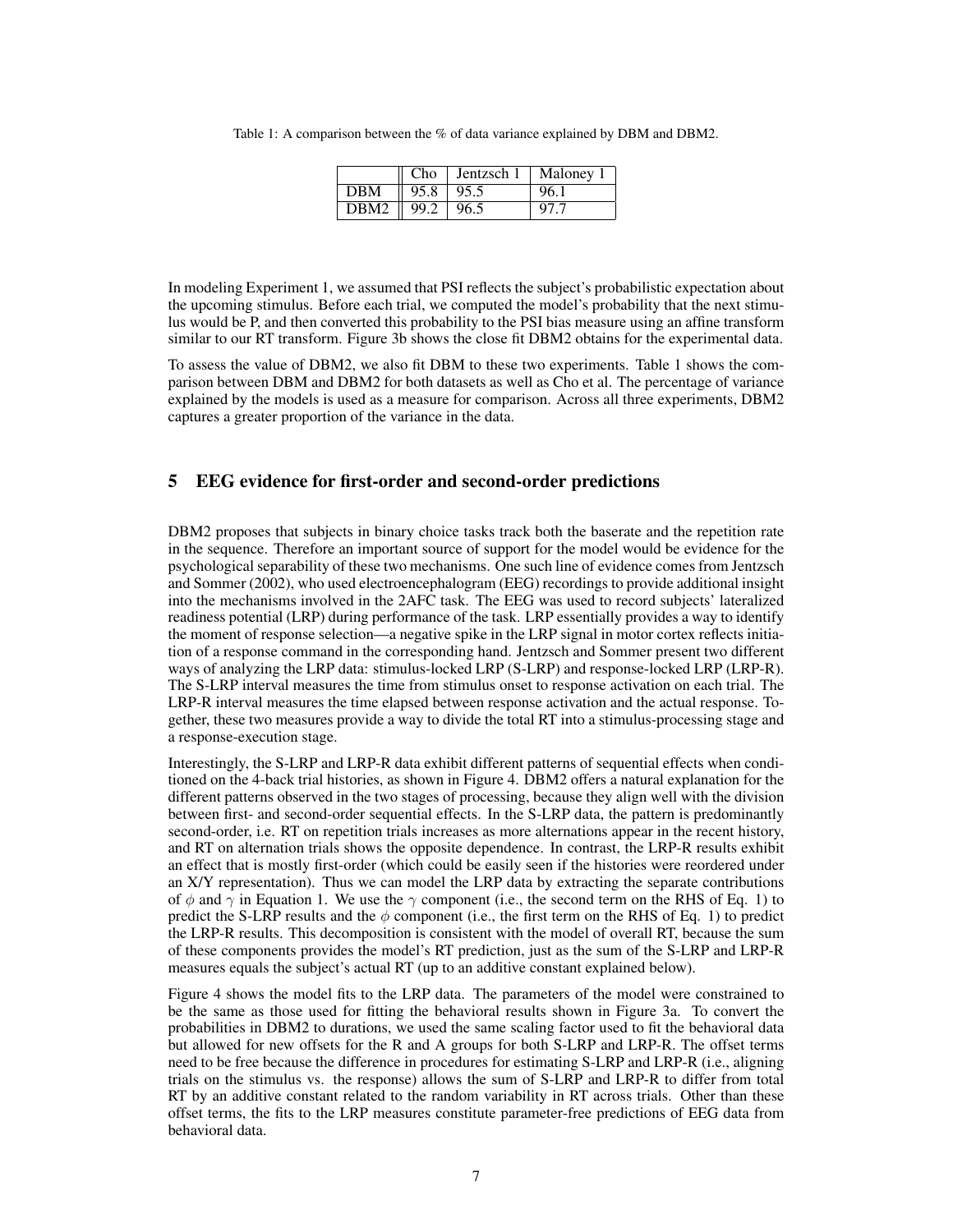

Figure 4: (a) and (b) show DBM2 fits to the S-LRP results of Jentzsch and Sommer (2002) Experiment 1. Model parameters are the same as those used for the behavioral fit shown in Figure 3a, except for offset parameters. DBM2 explains 73.4% of the variance in the S-LRP data and 87.0% of the variance in the LRP-R data. (c) Behavioral results and DBM2 fits for Experiment 2 of Maloney et al. (2005). The model fit explains 91.9% of the variance in the data ( $\alpha = 0.0283$ ,  $w = 0$ ).

#### 6 More evidence for the two components of DBM2

In the second experiment reported in Maloney et al. (2005), participants only responded on every fourth trial. The goal of this manipulation was to test whether the sequential effect occurred in the absence of prior responses. Each ambiguous test stimulus followed three stimuli for which the direction of rotation was unambiguous and to which the subject made no response. The responses to the test stimuli were grouped according to the 3-back stimulus history, and a PSI value was computed for each of the eight histories to measure subjects' bias toward perceiving positive vs. negative rotation. The results are shown in Figure 4c. As in Figure 3b, the histories on the abscissa show the physical stimulus values, ending with Trial  $t - 1$ , and the arrangement of these histories is consistent with the R/A orderings used elsewhere in this paper.

DBM2's explanation of Jentzsch and Sommer's EEG results indicates that first-order sequential effects arise in response processing and second-order effects arise in stimulus processing. Therefore, the model predicts that, in the absence of prior responses, sequential effects will follow a pure second-order pattern. The results of Maloney et al.'s Experiment 2 confirm this prediction. Just as in the S-LRP data of Jentzsch and Sommer (2002), the first-order effects have mostly disappeared, and the data are well explained by a pure second-order effect (i.e., a stronger bias for alternation when there are more alternations in the history, and vice versa). We simulated this experiment with DBM2 using the same value of the change parameter  $(\alpha)$  from the fit of Maloney et al.'s Experiment 1. Additionally, we set the mixture parameter,  $w$ , to 0, which removes the first-order component of the model. For this experiment we used different affine transformation values than in Experiment 1 because the modifications in the experimental design led to a generally weaker sequential effect, which we speculate to have been due to lesser engagement by subjects when fewer responses were needed. Figure 4c shows the fit obtained by DBM2, which explains 91.9% data variance.

#### 7 Discussion

Our approach highights the power of modeling simultaneously at the levels of rational analysis and psychological mechanism. The details of the behavioral data (i.e. the systematic discrepancies from DBM) pointed to an improved rational analysis and an elaborated generative model (DBM2) that is grounded in both first- and second-order sequential statistics. In turn, the conceptual organization of the new rational model suggested a psychological architecture (i.e., separate representation of baserates and repetition rates) that was borne out in further data. The details of these latter findings now turn back to further inform the rational model. Specifically, the fits to Jentzsch and Sommer's EEG data and to Maloney et al.'s intermittent-response experiment suggest that the statistics individuals track are differentially tied to the stimuli and responses in the task. That is, rather than learning statistics of the abstract trial sequence, individuals learn the baserates (i.e., marginal probabilities) of responses and the repetition rates (i.e., transition probabilities) of stimulus sequences. This division suggests further hypotheses about both the empirical nature and the psychological representation of stimulus sequences and of response sequences, which future experiments and statistical analyses will hopefully shed light on.